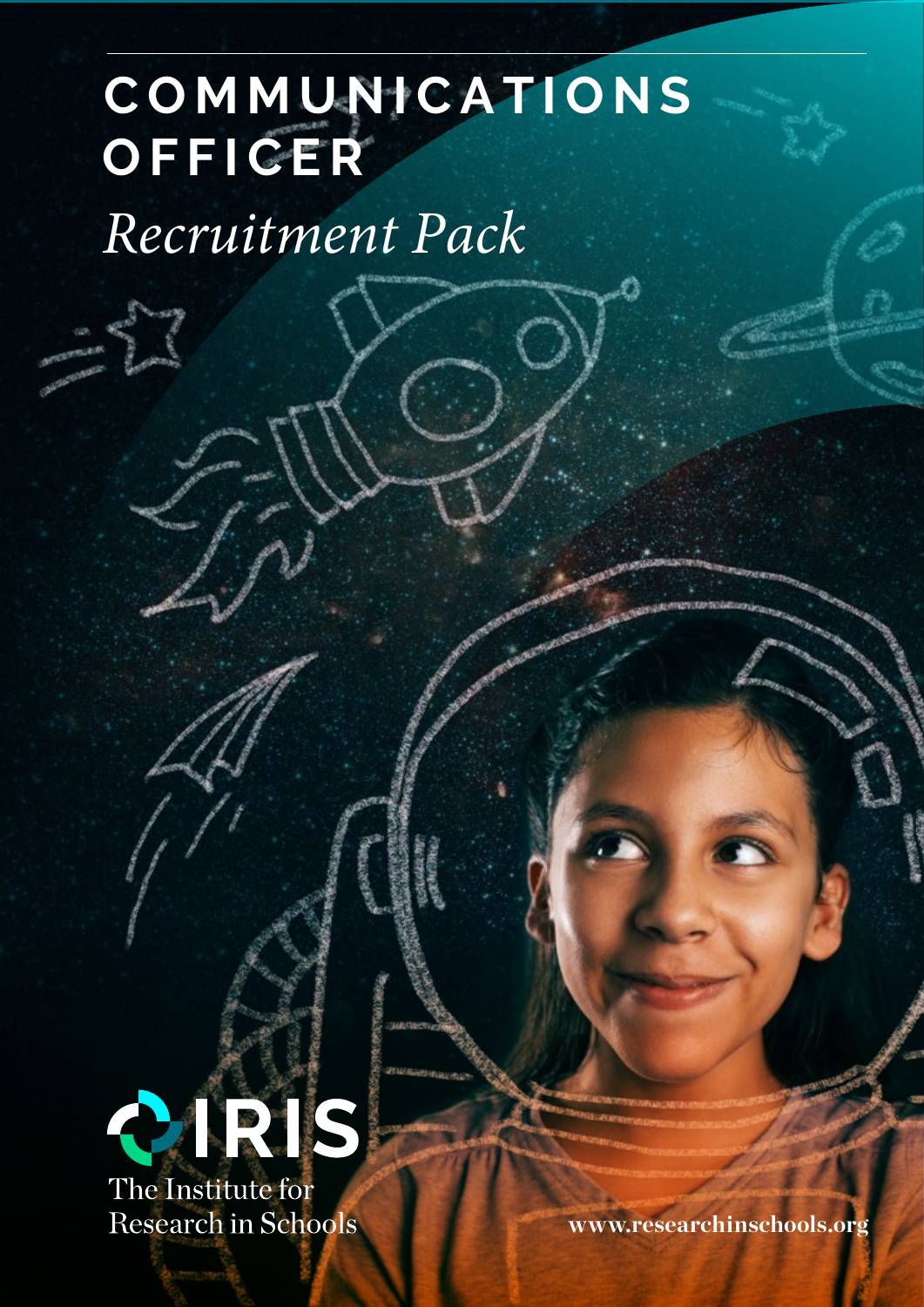## Communications Officer *Recruitment Pack- June 2022*

**Role:** Communications Officer **Responsible to:** Communications Manager **Working hours:** 37.5 hours per week **Location:** Home-based with some travel throughout the UK **Benefits:**  $£27,000p$ a + 10% pension + 30 days leave

The Institute for Research in Schools is seeking to appoint a Communications Officer to provide support to our communications and marketing work.

Under the management of the Communications Manager, the Communications Officer will help to ensure the highest standard of effective communications, strengthening our relationship with schools and partners, in support of the delivery of IRIS's strategic objectives.

The Communications Officer will work closely with colleagues and external partners in delivery of their duties. The ideal candidate will bring experience from a similar communications role, have a track record in delivering high quality communications content and have good knowledge of social media platforms and digital marketing.

Key internal relationships for this role will be:

- Communications Manager: supporting the development and delivery of communications and marketing plans each year.
- Head of Engagement: supporting the identification of communications plans for the recruitment and retention of schools; supporting the delivery of a programme of regional student research conferences each year.
- Development Manager: supporting the development and delivery of fundraising materials in line with fundraising plans.

The right candidate will be passionate about social mobility and have the desire to capture talent and break down barriers that impact young people, particularly those from underrepresented groups, in STEM. The Communications Officer will play an important part in ensuring that IRIS is able to develop its services so that the next generation have good career opportunities in STEM and can contribute to establishing the UK as a 'science superpower'.

This is an exciting time to be joining IRIS. After a period of sustained growth and development we are on the verge of moving into a position where we will be able to

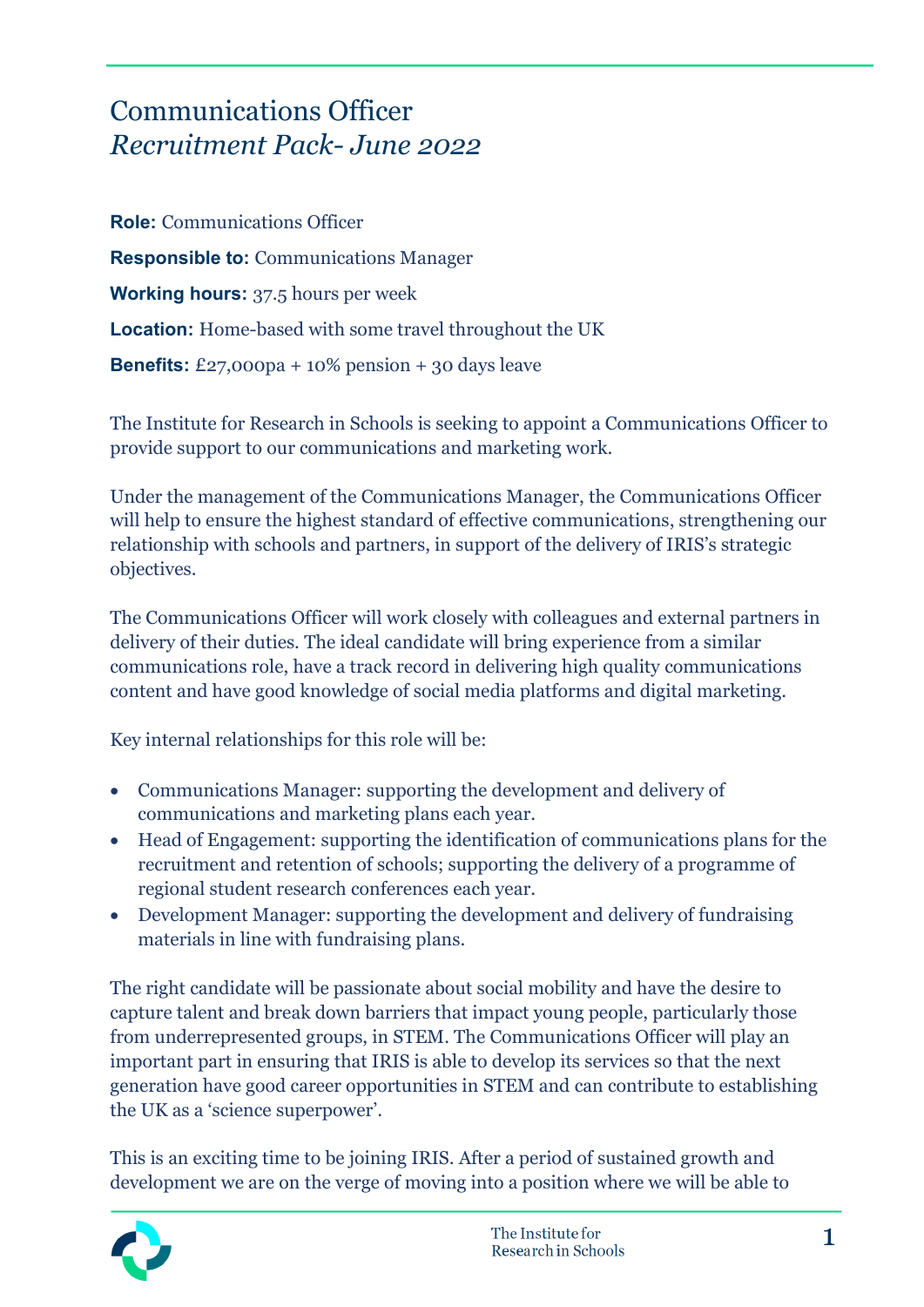influence and inform practice and policy across the UK, reaching many thousands of young people. This role will help us achieve our mission in the coming years.

We are keen to recruit from as wide a talent pool as possible, in terms of both personal and professional background. We welcome applications from any individuals regardless of age, sex, disability, ethnicity, gender or personal circumstances.

## **About IRIS**

The Institute for Research in Schools (IRIS) was founded on the belief that young people have the capacity to change the world. If their education empowers them with the right tools, school-aged students can contribute to the community of scientific research right now.

Despite the evolution of IRIS over the last few years, this founding belief continues to be central to what we do. Our mission is to change the culture in UK education so that authentic research and innovation is part of every young person's experience. We do this by:

- Creating opportunities for students to participate in cutting-edge STEM research and collaborate with leading universities and institutions while still at school
- Evidencing the impact of students carrying out research while still at school
- Facilitating a research culture by influencing and demonstrating best practice of STEM research and innovation in schools.

As a charity, everything we do is driven by our moral purpose; to capture talent and break down barriers that impact underrepresented young people in STEM.

## **How to apply**

We are inviting application via submission of an up-to-date Curriculum Vitae along with a letter of application. Each should be no longer than 3 sides of A4 with a font size no smaller than 11pt. All applications should be accompanied by a completed Diversity Monitoring form.

Applications should address:

- Why the candidate wishes to take on this role.
- What they can bring to the post.
- How they meet the criteria as stated in the job description and person specification.

If you wish to have an informal conversation about the role prior to applying, please contact Jennifer Storemski, Communications Manager by email at

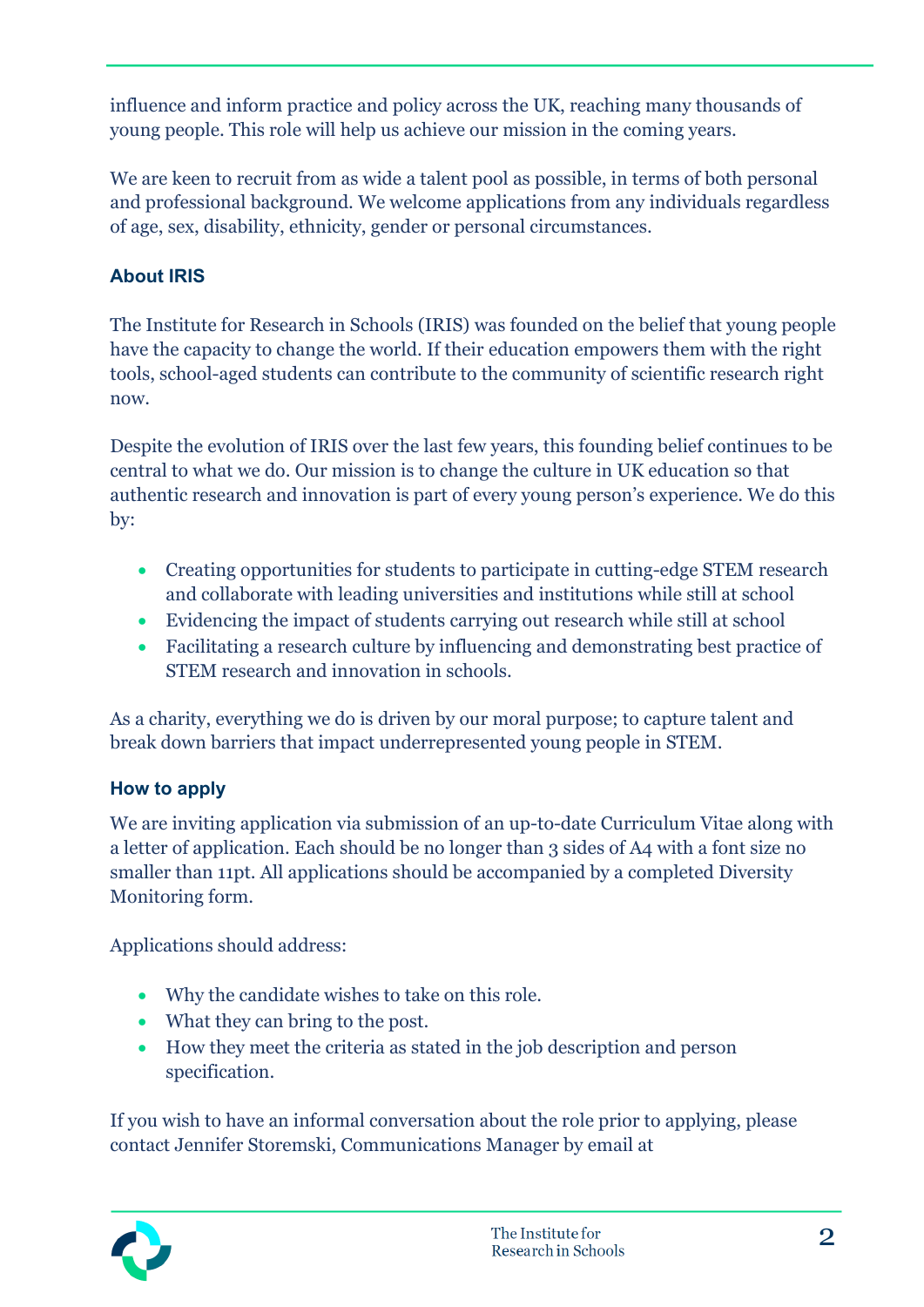[info@researchinschools.org](mailto:info@researchinschools.org) ensuring that the subject of your email is 'Communications Officer Recruitment.'

The key dates to note for the recruitment process:

- **6th July 2022:** Deadline for applications, which should be emailed to info@researchinschools.org with the subject heading IRIS – Communications Manager.
- **8th July 2022**: Candidates will be notified of their invitation to interview**.** If you have not received an invitation to interview by this date you should assume that you have not been shortlisted.
- **13th July 2022:** formal interviews for all shortlisted candidates which will take place in London.

Please note that all candidates must have the right to live and work in the UK. The successful candidate will be employed under UK law. Appointment will be contingent on a satisfactory Enhanced DBS check.

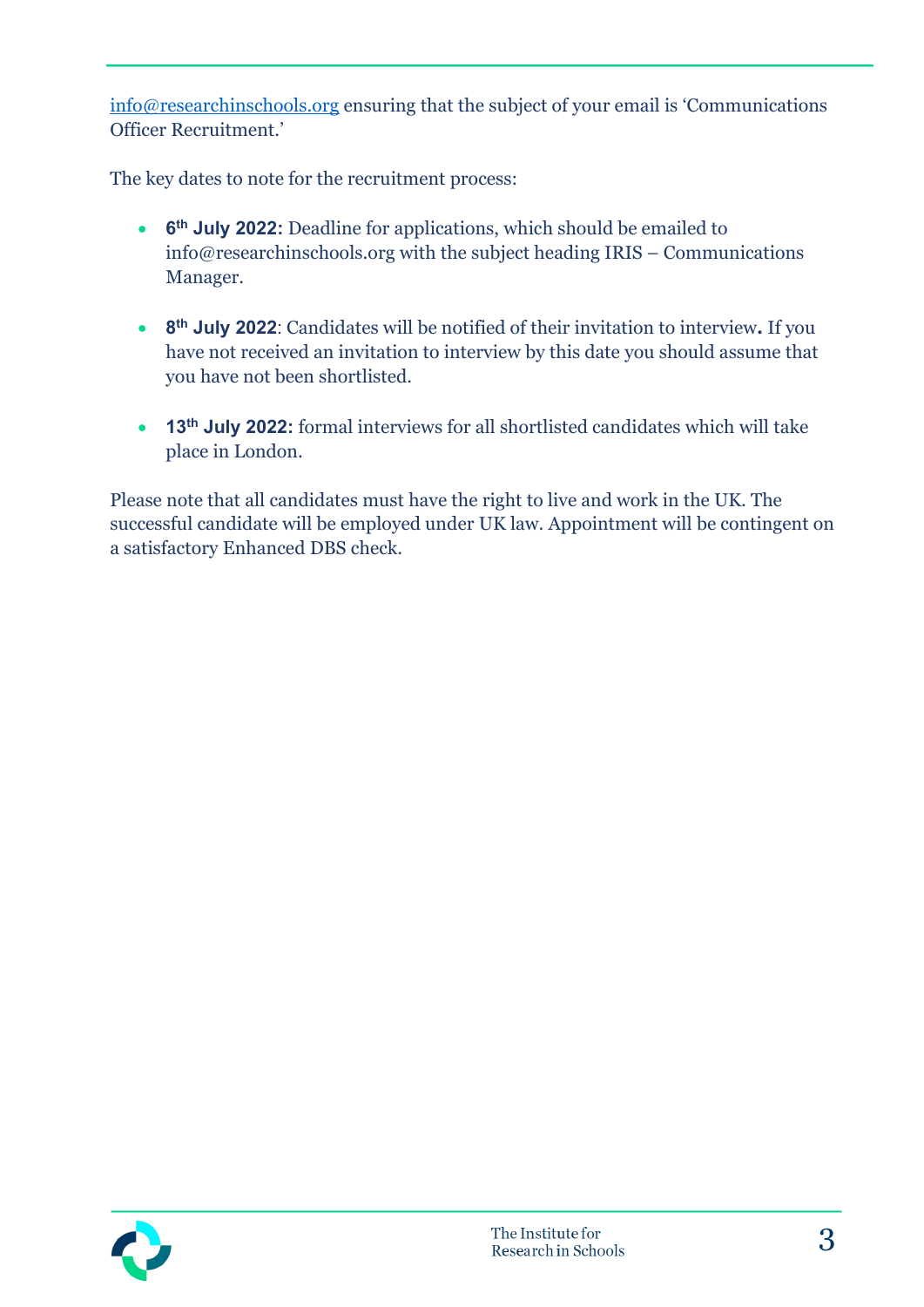| <b>Job Description</b>                                                                                                                                                 | <b>Communications Officer</b>                                                                                               |  |  |  |
|------------------------------------------------------------------------------------------------------------------------------------------------------------------------|-----------------------------------------------------------------------------------------------------------------------------|--|--|--|
| <b>Responsible to</b>                                                                                                                                                  | <b>Communications Manager</b>                                                                                               |  |  |  |
| <b>Working hours</b>                                                                                                                                                   | 37.5 hours per week                                                                                                         |  |  |  |
| <b>Benefits</b>                                                                                                                                                        | £27,000 + 10% pension + 30 days leave                                                                                       |  |  |  |
|                                                                                                                                                                        | Purpose of the Job: Supports IRIS's communications work, ensuring the highest standard                                      |  |  |  |
| of effective communications and marketing, strengthening our relationship with schools and                                                                             |                                                                                                                             |  |  |  |
| partners, in support of the delivery of IRIS's strategic objectives.                                                                                                   |                                                                                                                             |  |  |  |
| Main Duties (to be defined and summarised in bullet points – examples below)                                                                                           |                                                                                                                             |  |  |  |
| <b>School Engagement</b>                                                                                                                                               |                                                                                                                             |  |  |  |
| Work with colleagues to identify communications support required and develop a plan for<br>the year which includes school recruitment and retention.                   |                                                                                                                             |  |  |  |
| Liaise with schools to identify strong stories and channel them to colleagues for wider<br>$\bullet$<br>distribution.                                                  |                                                                                                                             |  |  |  |
| Issue monthly emails to schools.<br>$\bullet$                                                                                                                          |                                                                                                                             |  |  |  |
| Support the delivery of school engagement webinars.<br>$\bullet$                                                                                                       |                                                                                                                             |  |  |  |
| Support the review and development of project materials.<br>$\bullet$                                                                                                  |                                                                                                                             |  |  |  |
| Promote new projects to schools.<br>$\bullet$                                                                                                                          |                                                                                                                             |  |  |  |
| Support wider school events throughout the year, coordinating activities with colleagues.<br>$\bullet$                                                                 |                                                                                                                             |  |  |  |
| Develop and create content as required.                                                                                                                                |                                                                                                                             |  |  |  |
| <b>Communications Media Management</b>                                                                                                                                 |                                                                                                                             |  |  |  |
| Work with colleagues to define an annual plan for communications media content<br>$\bullet$<br>outputs.                                                                |                                                                                                                             |  |  |  |
| $\bullet$                                                                                                                                                              | Work with in-house photographer and film maker to coordinate activities to deliver<br>planned film and photography content. |  |  |  |
| Build a film and photography library alongside a record of associated consents in line with<br>$\bullet$<br>GDPR.                                                      |                                                                                                                             |  |  |  |
| Work with the Communications Manager, Head of Engagement and Graphic Designer to<br>$\bullet$<br>develop ideas and execute a 'welcome back' schools pack for teachers. |                                                                                                                             |  |  |  |
| Upload school materials onto the IRIS website for each academic year.                                                                                                  |                                                                                                                             |  |  |  |
| <b>Events Support</b>                                                                                                                                                  |                                                                                                                             |  |  |  |
| Liaise with colleagues to identify and deliver a regional conferences communications plan<br>for schools.                                                              |                                                                                                                             |  |  |  |
|                                                                                                                                                                        | Prepare and maintain a webpage with regional conference information for schools.                                            |  |  |  |
| $\bullet$                                                                                                                                                              | Support the development of films which support conferences and communications<br>content for regional conferences.          |  |  |  |
| Support the delivery of regional conferences.<br>$\bullet$                                                                                                             |                                                                                                                             |  |  |  |
| $\bullet$<br>materials.                                                                                                                                                | Support PR efforts during regional conference, contributing to story ideas and drafting                                     |  |  |  |
| $\bullet$<br>schools.                                                                                                                                                  | Liaise with colleagues to identify and deliver an IRIS Awards communications plan for                                       |  |  |  |
|                                                                                                                                                                        | <b>Planning, Monitoring &amp; Evaluation</b>                                                                                |  |  |  |
| $\bullet$                                                                                                                                                              | Ensure that records are kept of all contact with schools and suppliers.                                                     |  |  |  |
| $\bullet$                                                                                                                                                              | Ensure that records of all media consents are well maintained and up to date.                                               |  |  |  |
| $\bullet$                                                                                                                                                              | Produce monthly web activity reports.                                                                                       |  |  |  |
| $\bullet$                                                                                                                                                              | Work closely with colleagues to ensure projects are aligned and on track.                                                   |  |  |  |
| $\bullet$                                                                                                                                                              | Develop and execute a plan for evaluating the effectiveness of communications to schools,                                   |  |  |  |
| liaising with the Evaluation Lead on this.<br>Support wider communications as needed.                                                                                  |                                                                                                                             |  |  |  |
|                                                                                                                                                                        | This is not an exhaustive list of all of the duties that may need to be undertaken.                                         |  |  |  |

**This is not an exhaustive list of all of the duties that may need to be undertaken. It may be necessary to undertake other duties in order to fulfil the objectives of the charity**